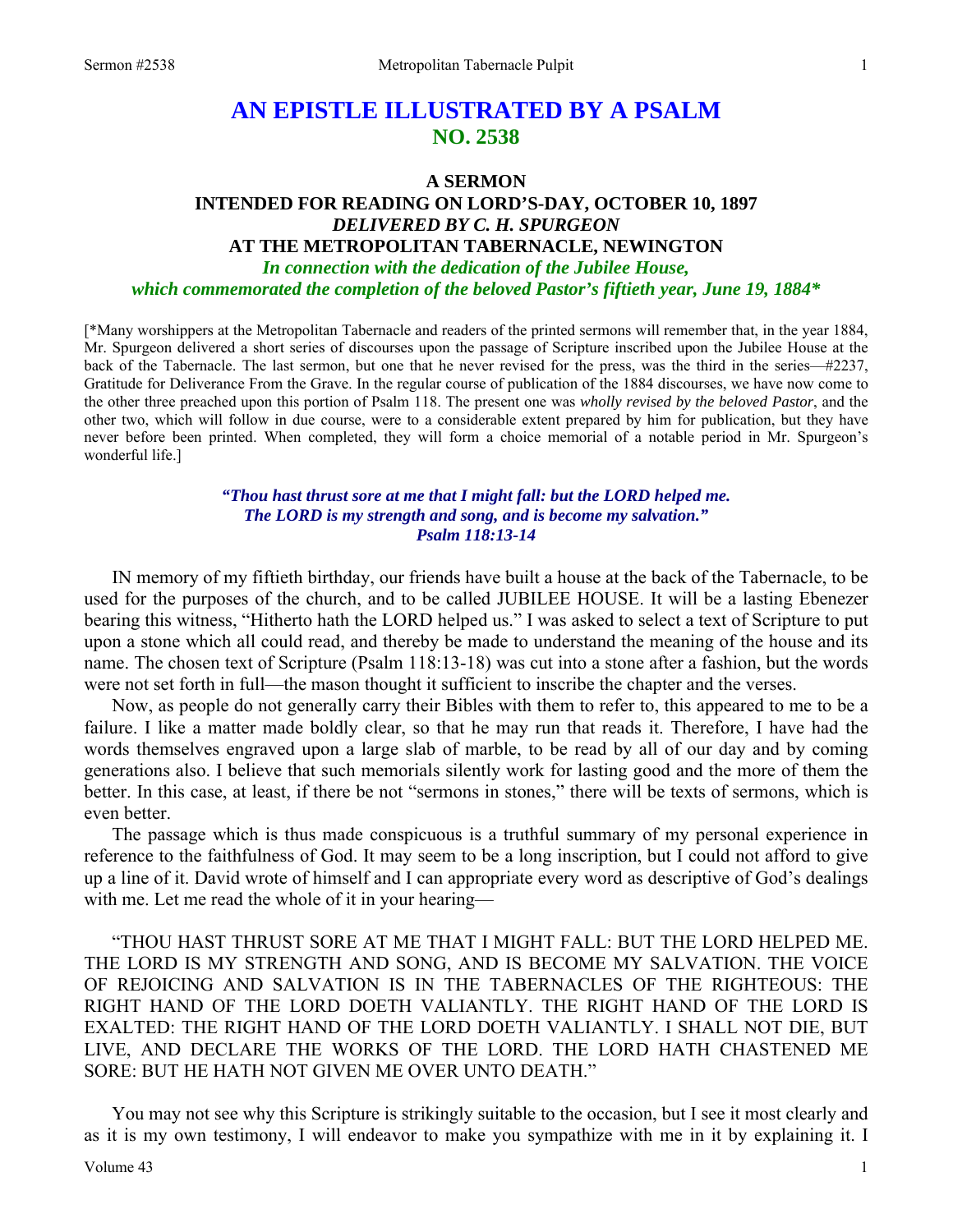would say to you, "O magnify the LORD with me, and let us exalt his name forever." A life so full of the lovingkindness of the Lord should yield more praise to God than any one tongue can possibly utter. "The LORD has done great things for us, whereof we are glad." Let us therefore praise Him with all our hearts.

Christian experience is the richest product of grace and it ought to be laid at the feet of the Wellbeloved from whom it comes, and to whom it belongs. What God has done for one of His people is an indication of what He will do for others of His chosen. The Lord's providences are promises and His benedictions are predictions. To be silent concerning the lovingkindness of the Lord is a robbery of the worst kind—it is taking from our God the glory due unto His holy name.

Some are afraid to tell what the Lord has done for them, lest men would count them boastful and proud, but this is usually quite a groundless fear. A sense of the goodness of God tends to humble a man and to make him lie low at the feet of his Savior. The more conscious he is of the grace that has been so richly bestowed upon him, the more will he realize his own unworthiness of such abounding mercy. The best of men have continually to endure severe heart-troubles and to mourn over inward failures, so that when they tell how the Lord has delivered them with His right hand and His holy arm, there is little in that confession to minister to self-conceit. The wine that is pressed from the grapes of Christian gratitude will never cause anyone to be intoxicated with pride.

It may also be remarked that many of those who never bear witness to the goodness of the Lord are quite as proud as they could very well become, and therefore the evil of self-exaltation would seem to be a natural weed which grows on any soil. Our business is to extirpate the weed, and not to lay the blame of its existence on what is a harmless and even a beneficial thing. If a dim eye is apt to be dazzled with light, that is no reason why every man should put his candle under a bushel. To kill one evil by encouraging another is a doubtful gain and a sure loss.

Dear brother, if the Lord has dealt well with you, publish it to the honor of His name and to the strengthening of your brethren. God has not blessed you for yourself, or given you bread that you may eat your morsel alone. But He intends that everything He entrusts to you should be employed for the good of all your brethren. It were a pity that a householder should be too modest to feed his family, or a Christian so much afraid of egotism as to refuse to cheer his fellow travelers.

I would stir up all experienced believers to speak well of the name of the Lord. Do not conceal the lovingkindness of the Lord. It is too much our wont to tell out our sorrows—let us not be silent as to our joys. If we fall into a little trouble, we run from one to another, and repeat it till it eats into our souls like a burning acid. We do not let the funeral bells be still, but the marriage peals lie quiet year after year. Do let us be eloquent upon our mercies and silent upon our miseries. Why should we have a shout for our complaints and scarcely a whisper for our thanksgivings? Shall we leave behind us no memorials but gravestones?

Generations gone before us have cheered us into confidence by the records which they have left behind of the Lord's great goodness—shall we not also bequeath a testimony to our descendants? Do we mean to pass on to them a flying roll written within and without with lamentations? Shall they inherit a dreary desert of unbelief? Far from it. We will write them songs of praises to be sung upon their stringed instruments from century to century. We will engrave upon eternal brass the inscription, "The LORD is good, and his mercy endureth for ever, and his truth throughout all generations."

Come we now to the first verses of our chosen inscription, "Thou hast thrust sore at me that I might fall: but the LORD helped me. The LORD is my strength and song, and is become my salvation." David remembered his past conflicts—the scars were in his flesh. I will handle the text in the way which the apostle points out to me in the fifth chapter of the epistle to the Romans, at the third, fourth, and fifth verses, "Tribulation worketh patience; and patience, experience; and experience, hope: and hope maketh not ashamed."

First, in my text, I see *tribulation and patience,* "Thou hast thrust sore at me that I might fall." In the second place, I see *patience and experience,* "But the LORD helped me." And in the third place, I see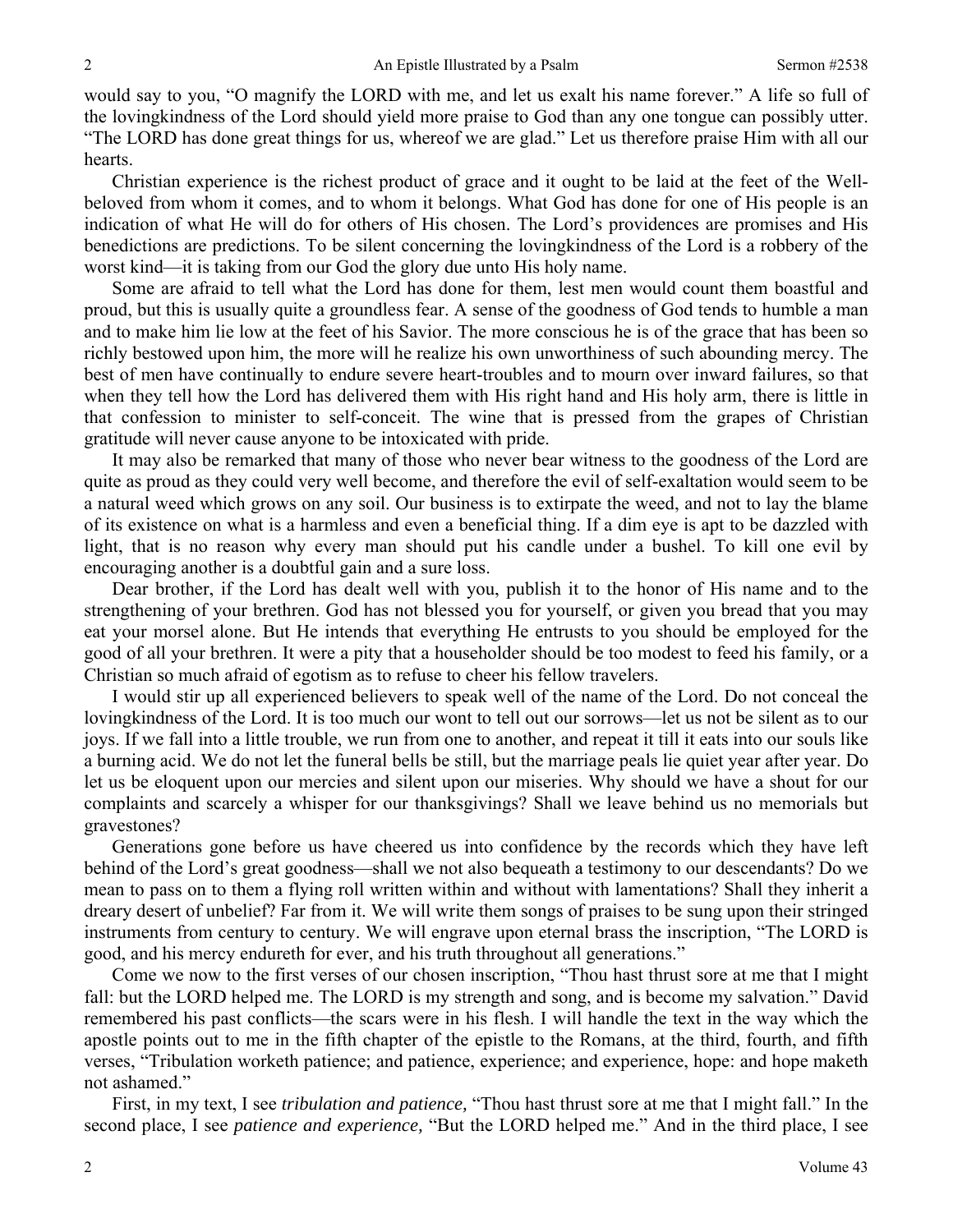*experience and hope that makes not ashamed.* "The LORD is my strength and song, and is become my salvation."

**I.** First, then, in the text I see TRIBULATION AND PATIENCE, "Thou hast thrust sore at me that I might fall."

Perhaps, in that word, "thou," David points to all his enemies as if they had been so united in their hate and so undivided in their attacks, that he looked at them as one single person. If they had not one neck, they were guided by one head and excited by one heart. Yet David had many enemies, so many that in another place he compares them to bees compassing him about.

It may be for the information of some who have lately become Christians, if I tell them that as surely as ever they are the followers of Jesus, they will find themselves the object of enmity. That same Master who has come to make men peaceable, also says in another sense, "Think not I am come to send peace on earth: I came not to send peace, but a sword."

In bringing in peace, we necessarily contend with the contentious. In establishing righteousness, we inevitably wage war against injustice and oppression. Truth must always strive against error and holiness must battle against sin. Do not expect to be wafted to heaven on the wings of fame—you may have to force your way thither in the teeth of slander.

Our pilgrimage may cause us blistered feet, for it is no holiday trip, but a stern march. It is an up-hill journey to glory and that man had need be a hardy mountaineer who resolves to ascend into the hill of the Lord and to dwell in His holy place. You will be attacked on all sides—ay, even from within. Your own household may furnish you the most desperate of your foes—yea, your own bed may supply the cruelest adversary. From every corner an arrow may be aimed at you. In work and rest, in the world and in the church, you may be called upon to draw your sword.

Strange is it that we may do the maddest actions and awaken no opposition—but the moment we become truly wise, all men are up in arms against us. Is there nothing to ridicule in all the world save the fear of God? Many of God's people, both in private life and in public stations, find that their piety acts upon the ungodly as a red rag upon a bull—they close their eyes and rush fiercely to the attack. The ribald throng no sooner catch sight of a Christian than they cry, "Here is a target for our witticisms. Let us be sarcastic with him."

If you do not meet with that kind of persecution, yet you will have to endure affliction and temptation in the world. He who is born for the crown is bound for the cross. A thousand snares are laid in your path and only He who made you a Christian can cover your head and carry you safely through the bombardment which awaits you. "They compassed me about like bees," says David. That is to say, they were very many and very furious. When bees are excited, they are among the most terrible of assailants, sharp are their stings and they inject a venom which sets the blood on fire.

I read, the other day, of a traveler in Africa who learned this by experience. Negroes were pulling his boat up the river, and as the rope trailed along, it disturbed a bee's nest, and in a moment the bees were upon him in his cabin. He said that he was stung in the face, the hands, and the eyes. He was all over a mass of fire, and to escape from his assailants he plunged into the river, but they persecuted him still, attacking his head whenever it emerged from the water. After what he suffered from them, he said he would sooner meet two lions at once, or a whole herd of buffaloes, than ever be attacked by bees again. So that the simile which David gives is a very striking one.

A company of mean-spirited, wicked men, who are no bigger than bees, mentally or spiritually, can get together and sting a good man in a thousand places till he is well-nigh maddened by their scorn, their ridicule, their slander, and their misrepresentation. Their very littleness gives them the power to wound with impunity. Such has been the experience of some of us, especially in days now happily past.

For one, I can say, I grew inured to falsehood and spite. The stings, at last, caused me no more pain than if I had been made of iron, but at first they were galling enough. Do not be surprised, dear friends, if you have the same experience. Look for it and when it comes, count it no strange thing, for in this way the saints of God have been treated in all time. Thank God the wounds are not fatal, nor of long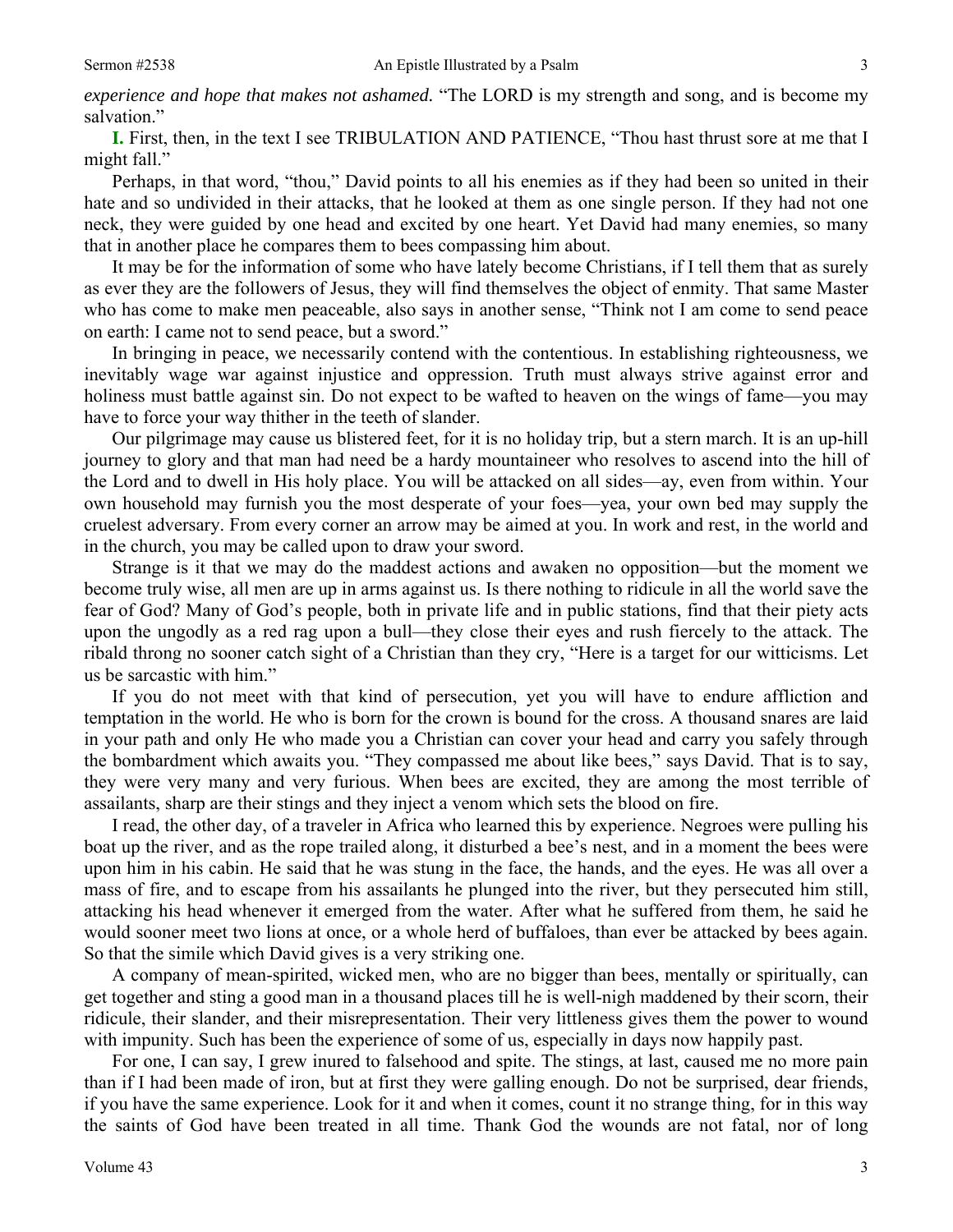continuance! Time brings ease and use creates hardihood. No real harm has come to any of us who have run the gauntlet of abuse—not even a bruise remains.

But I do not think that this is quite all that the psalmist meant. He intended to point out *some grand adversary* who had led the attack, "Thou hast thrust sore at me." Perhaps it was Saul. Perhaps Ahithophel. Perhaps his own son Absalom. In our case, we remember no adversary but Satan, "*thou.*"

I think I see him now before me. That dread fallen spirit, the arch-enemy of our souls. "O Satan, you have thrust sorely at me!" Many a child of God must utter this exclamation. It is no fault of Satan's if we are not quite destroyed. It is not for want of malice, or subtlety, or fury, or perseverance on the devil's part, if we still hold the field. He has met us many times, using all kinds of weapons, shooting from the right hand and from the left. He has tempted us to pride and despair, to care and to carelessness, to presumption and to idleness, to self-confidence and to mistrust of God. We are not ignorant of his devices, nor inexperienced in his cruelties. He has fixed himself in our memory so that we recognize him and cry, "*Thou* hast thrust sorely at me."

I know that I am addressing many saints of God who can use David's language with emphasis, "Thou hast thrust sore at me that I might fall," for I dwell among a tried and tempted people. The battle between the soul of the believer and the devil is a stern one. No doubt there are multitudes of inferior spirits who tempt men and tempt them successfully, too, but they are much more easily put aside by godly men than their great leader can be.

Apollyon is master of legions and possesses the highest degree of power and craftiness. He who has once stood foot to foot with him will know that Christian was indeed hard put to it in the Valley of Humiliation, when the dragon stopped the pilgrim's way and made him fight for his life. Bunyan says, "In this combat no man can imagine, unless he has seen and heard, as I did, what yelling and hideous roaring Apollyon made all the time of the fight—he spoke like a dragon, and on the other side, what sighs and groans burst from Christian's heart. I never saw him all the while give so much as one pleasant look, till he perceived he had wounded Apollyon with his two-edged sword. Then, indeed, he did smile and looked upward—but it was the most dreadful sight I ever saw."

No Christian will find much to smile at while he is contending for his faith, his hope, his life, with this most cruel of foes. Messengers of Satan buffet us terribly, but Satan himself wounds desperately. Wherefore we are wisely taught to pray, "Deliver us from the evil one." Single combat with the archenemy will strain every muscle of the soul and pain every nerve of the spirit. It will force the cold sweat from the brow and make the heart leap with palpitations of fear, and thus in some degree bring us to our Gethsemane and make us feel that the pains of hell have gotten hold of us.

This prince of darkness has a sharp sword, great cunning of fence, tremendous power of aim, and boundless malice of heart, and thus he is no mean adversary, but one whom it is a terrible trial to meet. In his dread personality is contained a mass of danger for us poor mortals and as we think of our experience of him in the past, we cry with emphasis, "*Thou* hast thrust sore at me."

Carefully notice that while David thus speaks of one enemy, he indicates *the subtlety of his attack* by the language which he uses, "Thou hast thrust sore at me." That is not a cutting with the edge of the sword, but a piercing with the rapier, a stabbing with a dagger. A practiced soldier may guard himself against the full swing of the sword, but the rapier leaps in all of a sudden and reaches the heart. Armor protected the ancient warrior from the sword, but the thrust found out the joint of the harness and penetrated the body. Thus Satan deals with us.

We stand upon our guard against him and we fancy we have shielded ourselves at all points from head to foot. And we watch him, for we are not ignorant of his devices, and when he smites, we turn his blow aside. Again falls his stroke and we ward it off, but just when we half think that we may rest a minute, the rapier is thrust in and the blood flows.

Ah, me, I have heard of a ruler who, in olden times, wore armor all day and all night long for a full year, for he was aware that an assassin dogged his footsteps. But it grew burdensome to wear this heavy suit continually, so he took it off and within five minutes he was stabbed and dead. Mind that you never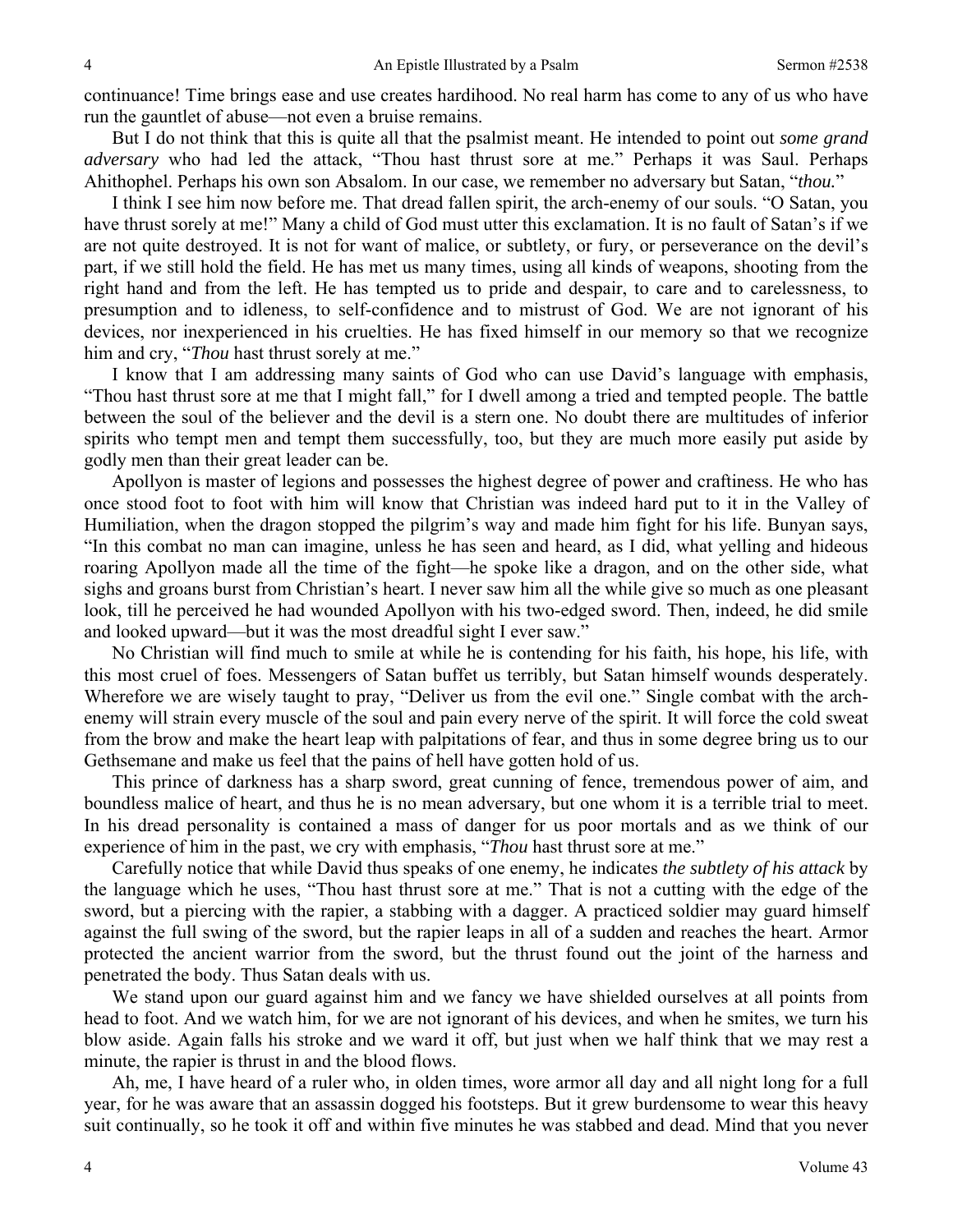remove your armor, for the foe who seeks your destruction watches you so carefully that he will perceive your momentary carelessness.

Even with your armor on, you may not be secure, for he knows where the joints are, where one piece of the harness fits into another and how to give his thrust where it will tell. O God, if Your servants are kept throughout life secure from such a foe as this, how they will glorify Your blessed name! In each case where, "that evil one touches him not," the Lord will have a grateful minstrel to sound forth His praise eternally, even as I do this day.

Remember, also, dear friends, that the *design of these assaults is most malicious.* The object of the enemy is to make us sin, "Thou hast thrust sore at me that I might fall." That is, either that I might fall from my upright walk in true doctrine, or that I might decline from my first love, or worst of all, that I might stumble into open sin and dishonor my profession. Satan would not be content for us to stagger he desires that we fall. He has fallen and he would hurl us down if he could.

This he specially desires for those who take the lead in the church of God. If they were seen to fall, the devil would publish the wretched news through all the streets of Hades. The triumphant shout, "A champion of God has fallen," would be heard both on earth and in hell, and it would cause great rejoicing. If, in this warfare, "The standard-bearer falls, as fall full well he may," for never heard I yet of a fray more deadly, then the wish of Apollyon will be gratified, and his wretched soul will feel as much of satisfaction as its misery can know. Oh, what a mercy to be kept standing where the ground is so slippery, where so many have fallen, where we ourselves are so apt to slide, and where such cunning foes are ready to push us down!

What gratitude we owe to Him who has given His angels charge concerning us, to keep us in all our ways! How earnestly should we adore Him who has kept us from falling and who will still do so till He presents us faultless before His Father's face! In the course of fifty years, many have been the times when my feet had almost gone—and I cannot forget them.

I remember traveling in the Alps over a road that they called Hell Place, because the rocks were so terribly smooth that neither men nor mules could get sure foothold. I was glad when that bit of the road was passed, even as I am this day happy to have come so far on my journey. "When I said, my foot slippeth; thy mercy, O LORD, held me up." I would at this moment bless the Lord, who keeps the feet of His saints.

**II.** I turn from the first to the second head, that I may speak of patience and experience, "Thou hast thrust sore at me that I might fall, but the LORD helped me."

It would be well to set those words to music and let the whole congregation of the faithful sing aloud with glad hearts, "But the Lord helped me*.*" The bass would sound well from a venerable brother who would roll it forth ponderously, "The Lord helped *me.*" And many an aged sister would take another part and sing in a higher key*,* "The Lord helped *me*." Fathers and mothers, who have had a large family of children about them and have by a hard struggle brought them up, will each one sing, "Hitherto hath the LORD helped *me,*" while the lone sufferer will sing, "I was brought low, and he helped *me*."

The younger believers, though they have not gone so far on the journey, have nevertheless had their share of trial and of grace—they also can each one say, "The LORD helped *me*." Let it go round the assembly, till every child of God has added his note and the enemy, in his deep abodes, can hear us shout exultingly, "Thou hast thrust sore at me that I might fall: but JEHOVAH helped me."

Helped me to what? Well, helped me, first, *to believe,* for David evidently had trusted in the Lord and found it better than trusting in man. Satan makes a special attack upon our faith. If he could destroy it, he would have captured the citadel of our spiritual life, but this he cannot do. Faith is a dear child of the Holy Spirit and He that creates faith will not desert it, but keep it as the apple of His eye. He gives more grace and increases our faith. He enables us to trust our God and to hold fast by His way. It is He who has helped our faith to "laugh at impossibilities and say, 'It shall be done."

In the dark hour, the Lord has given us to see by faith and in the storm He has made us to ride the billows by faith. That is the great matter, for so long as faith survives, hope is not sick unto death. I do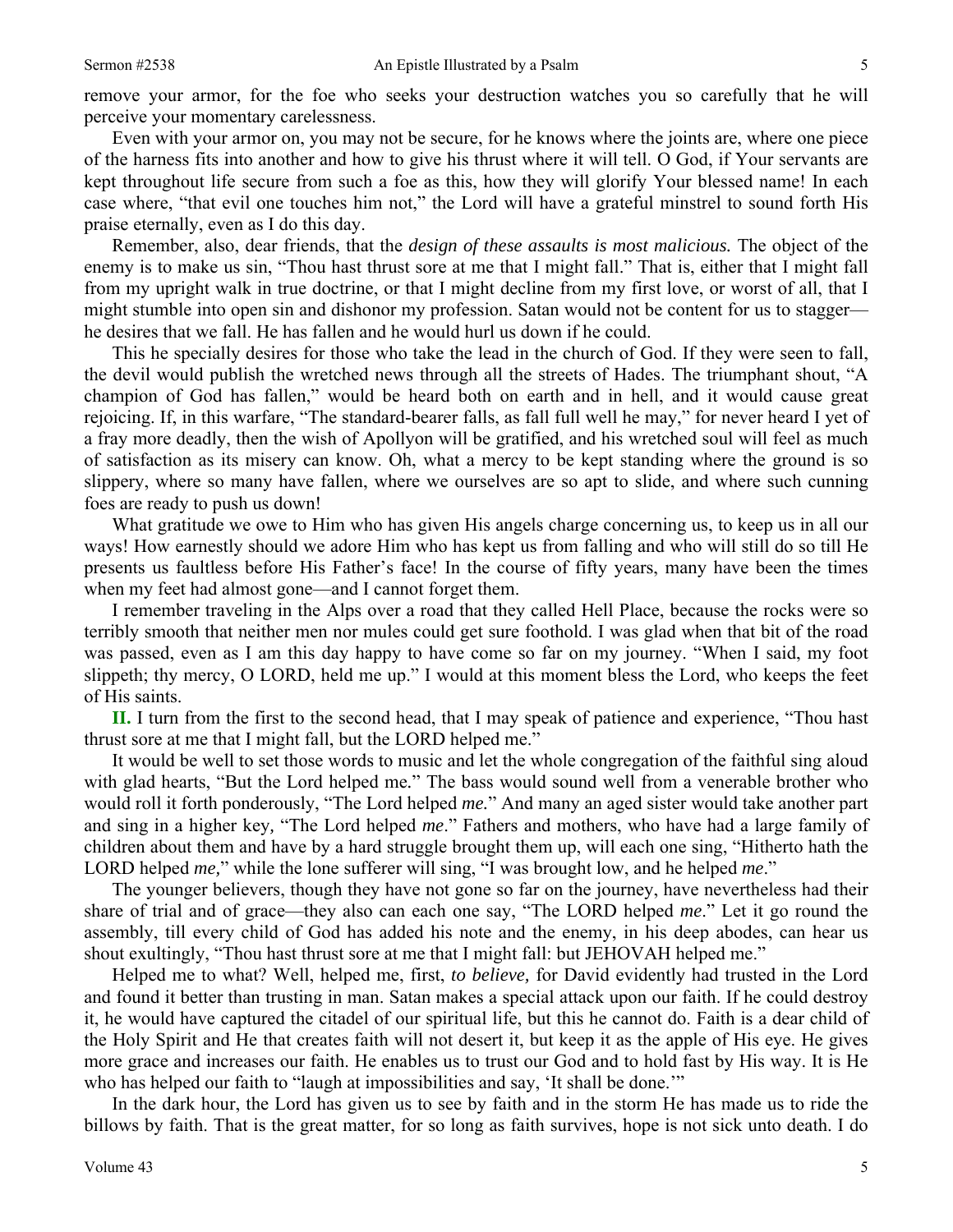not doubt that some of you wonder to-night that your faith has survived the putrid skepticism of the age, the stagnant atmosphere of indifference, the malarious air of heresy which surrounds all things. If it were possible, the enemies of Christ would deceive the very elect, but the godly live by faith.

Next, the Lord has not only helped us to believe, but He has helped us *to pray.* When David was brought low, then he prayed, and from this holy practice we have never desisted, though tempted many a time to do so. Long waiting for an answer has been an inducement to many of you to cease from pleading. But like the poor importunate widow, you have pressed your suit and now you are able to bear witness that it is no vain thing to wait upon the Lord.

Who was it that kept you pleading? Was it not the Lord who helped you to continue instant in prayer? You would soon have heard the devil say, "Behold, he has ceased to pray," if the Lord had not daily led you to the mercy seat and enabled you there to plead the sprinkled blood. The fire of devotion would have been quenched by the black fiend who threw water upon it if it had not been secretly kept alive by One who was hidden behind the wall, and secretly poured oil upon the flames. Men do not cry to their heavenly Father, in their closets, unless the divine Spirit draws them into this hallowed communion. Jacob wrestled with the angel because the angel wrestled with him.

When the Holy Ghost creates in us the inwrought prayer, it is sure to be an effectual prayer—but the ineffectual prayers of our own unaided spirit are such failures that we are soon induced to give them up. Help in prayer is the best of help. God never fails that man in public whom He has strengthened in private. So long as our infirmities are helped by the Spirit in prayer, we may rest assured that they will also be helped in all other respects. When blind Samson began to pray for strength, it was a sign that, notwithstanding all that the enemy had done against him, he was yet to win a great victory and declare again that the Lord had helped him.

Surely, this text also means that as the enemy tries to make us fall, so God has helped us *to stand.* O child of God, if you have maintained your integrity, if with all your losses you have never been unrighteous, but have been honest before God, if, under slander, you have not lost your temper, nor rendered railing for railing, if, when much tempted of the devil, you have still said, "Get you behind me, Satan," and have striven against him, then you are ready with all your heart to bless the Lord who has helped you. The way of the upright is beset with snares and he who has run therein for many years without stumbling is indeed favored of the Lord.

When I think of some professors of my acquaintance, who have grievously defiled their garments, I hope that they will be saved, but I know that it must be "so as by fire." This reflection makes me pray God that others of us, and especially that I myself, may be graciously preserved so that we do not transgress. How can we stand, so feeble, so encompassed with infirmity, and tempted in so many points, unless our God shall help us? Hitherto He has helped us and therefore we look forward to the future with a joyous confidence.

> *"He who hath led will lead All through the wilderness; He who hath fed will feed; He who hath blessed will bless. He who hath heard thy cry, Will never close His ear; He who hath marked thy faintest sigh, Will not forget thy tear. He loveth always, faileth never; We rest on Him today, forever!"*

Beside that, God has helped us *to fight.* "Thou hast thrust sore at me," says David, "but the LORD helped me." Helped him to do what? Why, to thrust back again quite as sorely against his spiritual foes! He says of the bees, in the verse to which we have referred, "In the name of the LORD will I destroy them."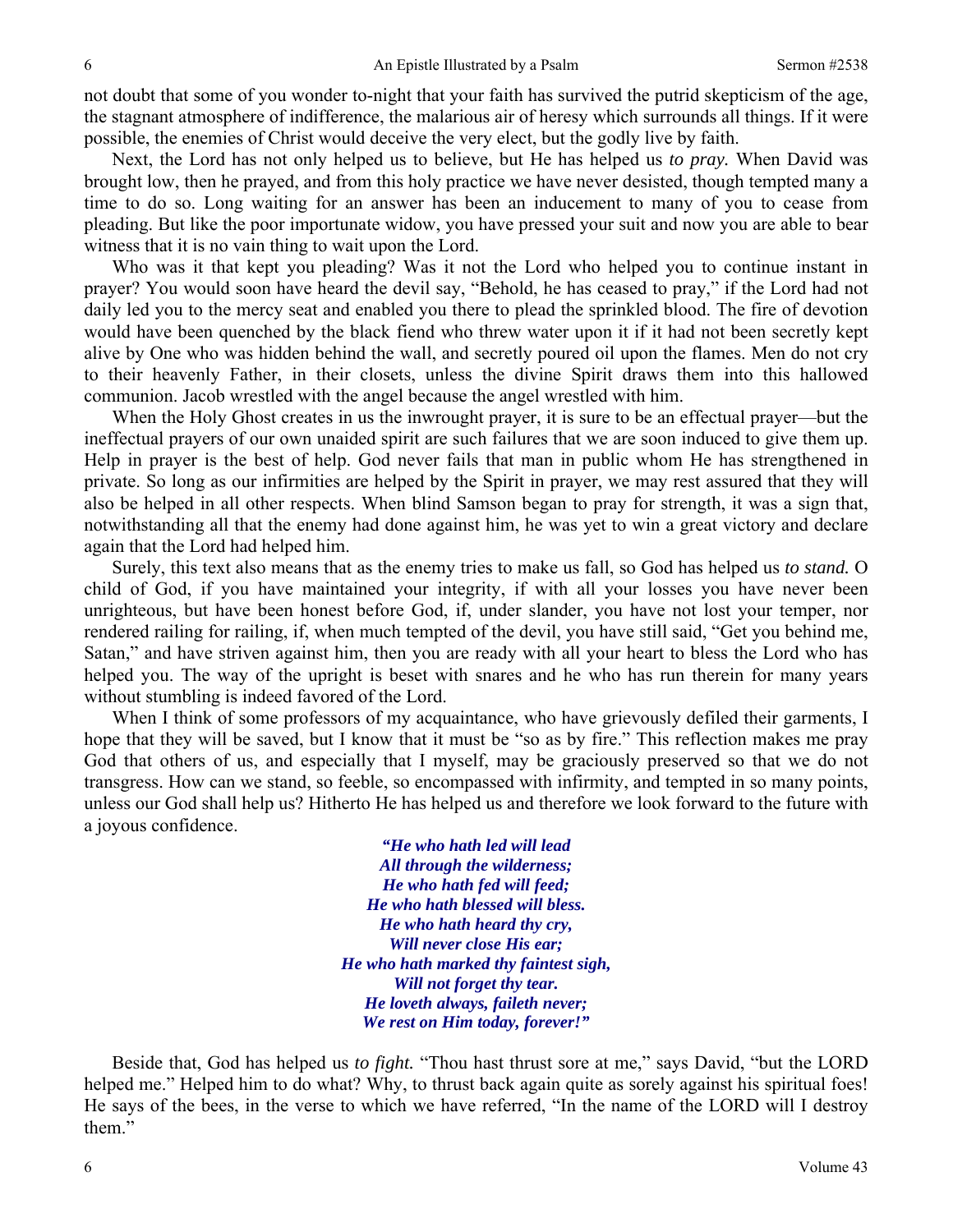Some of us can thank God that we have kept our fighting-arm in trim till this very day. A bow of steel is broken by our arms even now. We have not changed our testimony for Christ, nor cast away our confidence, which has great recompense of reward. We have been sorely put to it by the Rationalists of the age, but still we have held up the Gospel and nothing but the Gospel. And still we cry, "God forbid that I should glory save in the cross of our Lord Jesus Christ, by whom the world is crucified unto me, and I unto the world."

Dear brethren, take care that when the battle rages you do not stand altogether on the defensive. Carry the war into the enemy's country. Let us not only hold our own, but seek to win souls for Christ. Let us put Satan on the defensive—it is much better for us to attack him than to be attacked by him. Let us give him cause to look to his own domains, that he may not have so much force to spare for his onslaughts upon us.

When poor Christian was down under Apollyon's foot, his life was nearly pressed out of him, but he saw that as God would have it, the sword which had fallen out of his hand was just within his reach. So he stretched out his hand and grasped that, "sword of the Spirit, which is the word of God," and therewith he gave his adversary such a terrible stab that he spread his dragon-wings and flew away. Oh, to give the fiend such a stab as that!

Let us tell out the promises. Let us proclaim the Gospel. Let us publish everywhere the free grace of God—and in this way we shall turn the battle to the gate and cause those who pursued us to be themselves pursued. Hallelujah for the cross of Christ! We bear it forward into the ranks of the foe, confident of victory. Our courage fails not, neither does our hope wax faint—the Lord who has helped us is the God of victories. "The Lord of hosts is with us, the God of Jacob is our refuge."

**III.** I will conclude this meditation with the third head, which is, EXPERIENCE AND A HOPE THAT MAKES NOT ASHAMED.

What says the voice of experience? "The LORD is my strength and song, and is become my salvation." When you are home, I wish you would read the song of Moses, which the children of Israel sang at the Red Sea, and you will find that these words are borrowed from that grand old song.

One of our proverbs says, "Old songs and old wine are the best." Certainly they lose nothing by keeping and we may truly say of this blessed verse that it is all the sweeter because there is a ring of Miriam's timbrels about it—and we note the sound of dancing feet as we read the words. Hear you not the glorious shout, "Sing unto the LORD, for he hath triumphed gloriously. The LORD is my strength and my song, and is become my salvation"? Come then, brethren, let us sing this song upon our stringed instruments all the days of our lives.

First, *our God has become our strength*. We are weak enough, but what a power is His! He is our strength to suffer, giving us patience. He is our strength to work, working in us, with us, by us. Our strength to fight, for it is He that girds us for the battle. The Lord is our strength—what an unfailing fountain of force!

Did you say, just now, "I will speak no more in the name of the LORD"? Did you complain of being dull and weak? Have you forgotten where your strength lies? Did you allude to your own native strength? Indeed, that is utter weakness. Complain of it as much as you please, for in you there is neither power nor wisdom. But would it not be wise to remember that your real strength is the Lord? "*The LORD* is my strength." In such a case, weakness is lost, and I can say, with Paul, "when I am weak, then am I strong."

Did I hear you say, my dear sister, that you would have to give up that Bible class because you do not feel equal to it? What do you mean by being equal to it? Why, that you do not seem to have the personal strength! That is no news. It is well that you remember it and are emptied of your former selfreliance. Still, believe that in you there is no spiritual power and turn at once to the strong for strength.

When a man is called to any holy work, the sooner he is persuaded that he is not of himself equal to it, the better, but, at the same time, it will be well for him to receive that further persuasion, "The LORD is my strength." If the Holy Ghost takes possession of a man, or a woman, what can they not say? What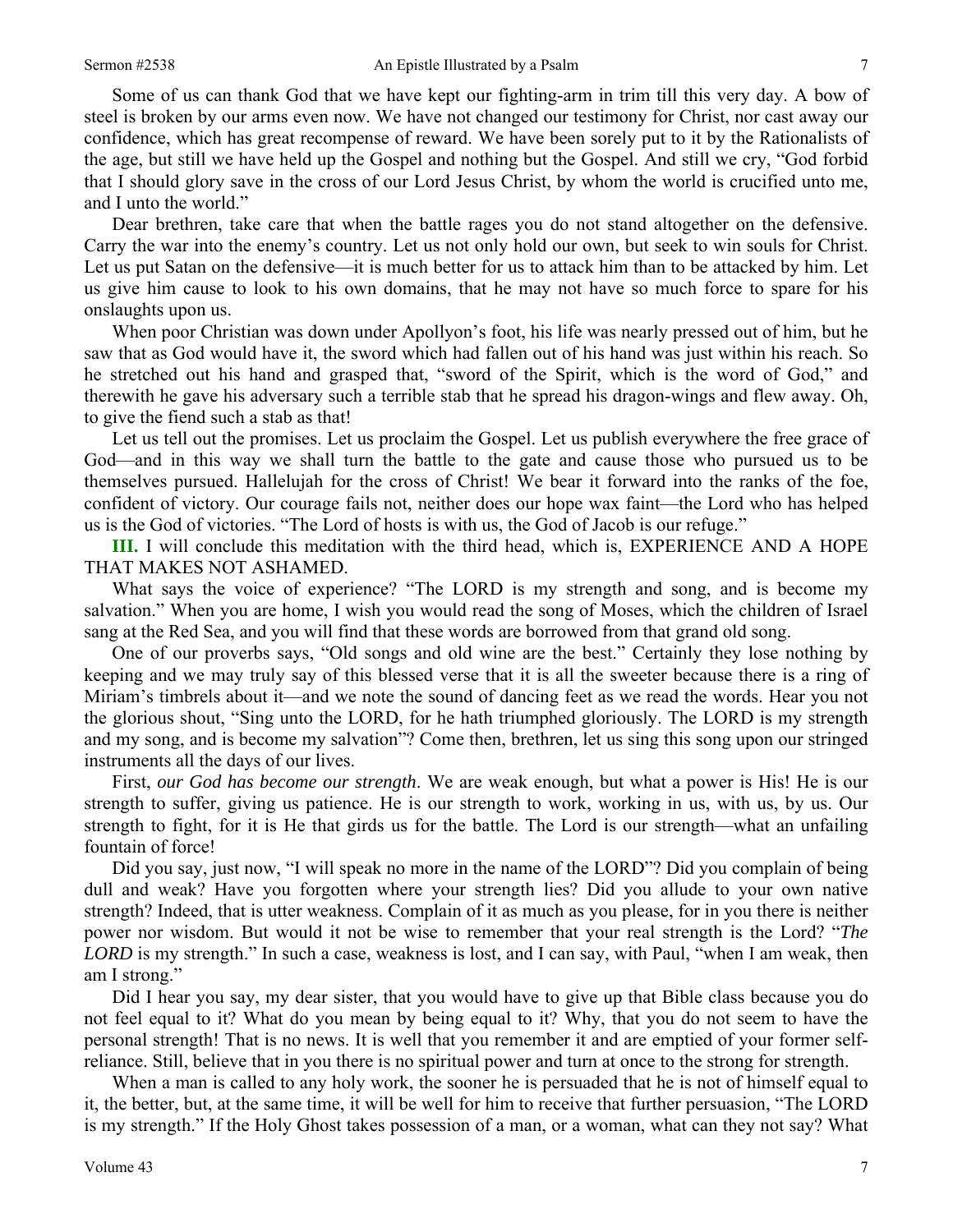can they not do? The Lord can take up the poorest worm among us and make him thresh the mountains till they become like chaff.

Let us, therefore, sing this charming sonnet with all our hearts, "The LORD is my strength." I will rely in no degree upon oratorical power, or human learning, or natural gifts, or acquired aptitude, or on anything that I have, but I will rest in the Lord alone. Brother, when God is your strength, you are girt with omnipotence. Go to your work, whatever it may be, and believe in the Lord as to your ability to perform it.

A Negro slave used to explain what practical faith meant in this manner, "Why, Massa, if de Lord say, 'Sambo, jump tro' that wall,' all Sambo got to do is to jump. It's God's part to get him tro' the wall." Just so. He who gives the command will justify it by enabling us to obey it if we give our whole hearts to the doing of it. If God bids you do what is quite beyond your strength, it is yours to proceed in the way of obedience, and God will enable you to accomplish His bidding.

He never did send His soldiers on a warfare at their own charges and He never will. He will supply His armies with rations, and weapons, and ammunition—be you sure of that. He does not reap where He has not sown, nor gather where He has not strawed. He is the Lord all-sufficient when we are most insufficient. With Him for our strength, we cannot faint, or fail, but on the contrary, we shall renew our force and rise continually to something higher and better than before.

Notice the next word, our *God has also become our song.* "The LORD is my strength *and song.*" I find that the commentators refer this to the period after the battle, so that it may mean, "The LORD is my strength while I am waging the war, and my song when I have won the victory." This is an excellent sense, but another seems to me more clearly in the words, "The LORD is my strength and song." Both are in the present tense—we sing while we fight.

When Cromwell's men marched to battle, singing a grand old Psalm with one accord, the battle was half won before they struck a blow. Their hearts were fortified and their arms were strengthened by their song. Do you desire a far nobler example? Your great Lord and mine, when He went to His last tremendous conflict, where the powers of darkness marshaled all their strength against Him, and He strove until He sweat as it were great drops of blood—how did He go? Here is the answer, "After supper, they sang a hymn."

After they had sung a hymn, they went out into the Mount of Olives, that is, to Gethsemane—He went to His agony singing. That brave heart was about to be deserted by His friends and even forsaken of His God, but into that deadly contest, wherein He must be cast into the disgrace and dishonor of scourging and shameful spitting—even to that, our Champion went with a song upon His lips, because the Lord was His song.

So, my friends, while we are working, let us sing. You will do your work much better if your hands keep time to a cheery strain. While we are fighting let us sing and plant our blows while we chant our hallelujahs.

#### *"Ever this our war cry, Victory, victory."*

Let us claim the victory, anticipate it, and shout it, while yet we are contending. On our beds let us sing God's high praises and magnify Him in the midst of the fires. Set your whole lives to music. Make your entire career a psalm. Let not your life be a dirge, as it is with some, who, from morning till night, are mournfully wailing *Misereres*. Let us not moan out, to the tune, "Job"—

### *"Lord, what a wretched land is this, That yields us no supply!"*

But let us lift up our voices to some such jubilant hymn as this—

#### *"The men of grace have found*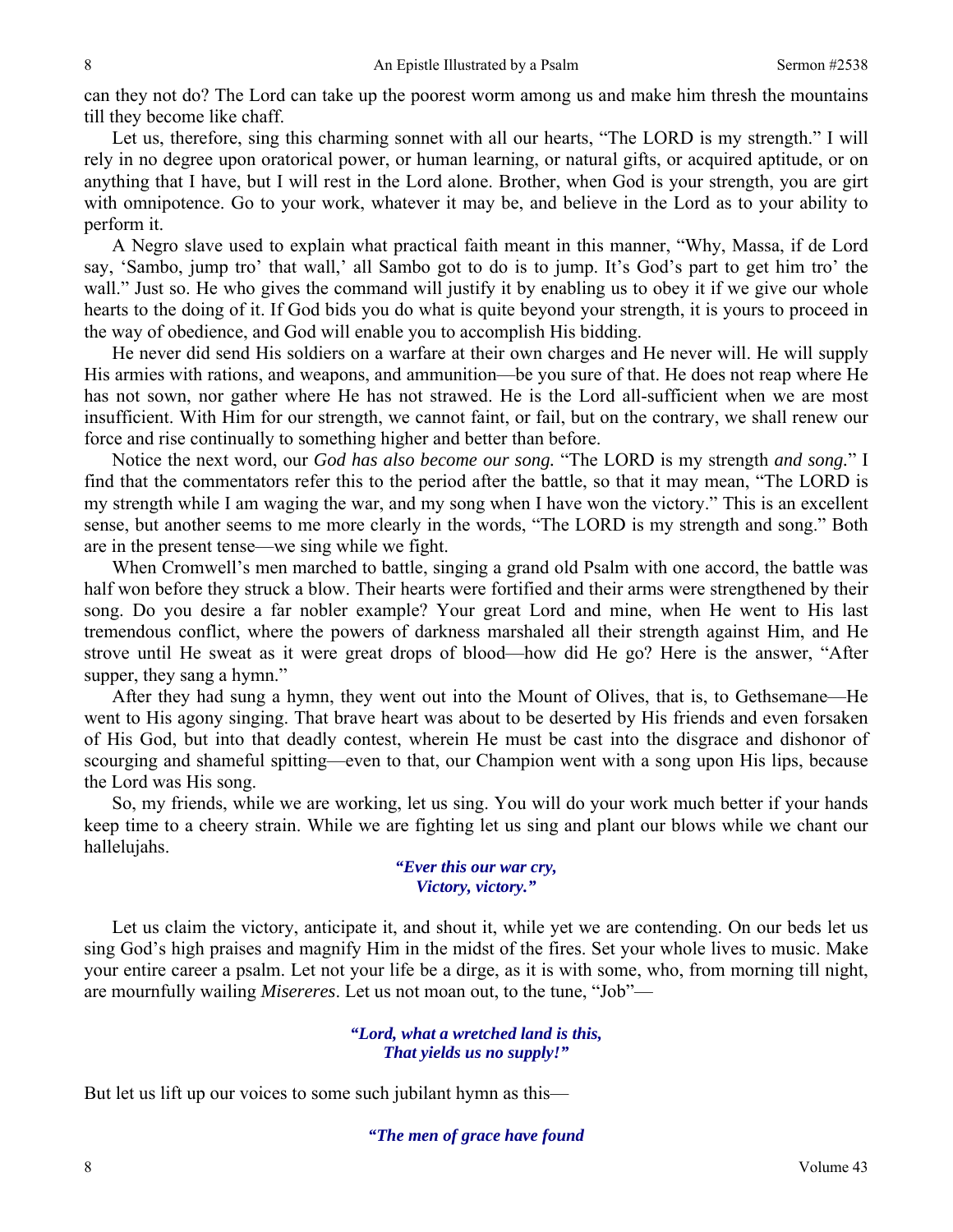*Glory begun below. Celestial fruits on earthly ground From faith and hope may grow.* 

*"Then let our songs abound, And every tear be dry. We're marching through Immanuel's ground To fairer worlds on high."* 

But what shall we sing about? Well, "The LORD is my song." Sing the Father and His love eternal, how He chose His people and made them His own before the earth was. Sing the Son of God, whose delights were with the sons of men before He came here to dwell. Tell how He took our flesh to take away our guilt. Tell how He died, and rose again, and led captivity captive, and ascended up on high. Tell how He will surely come again to be King of Kings and Lord of Lords, when the earth shall ring with welcome hosannas at His glorious appearing.

Make that your song, but do not forget to sing the Holy Spirit's love. Magnify the Holy Ghost, the Illuminator, Comforter, Guide, abiding Advocate, and Paraclete. You will never need to cease from this song, for, "this God is our God for ever and ever. He will be our guide even unto death." Glory be unto the Father, and to the Son, and to the Holy Ghost!

Whenever I grow very dull through pain, or heavy through want of sleep, I say to myself, "I will note down what I owe to God of praise, which I cannot just now pay to Him, that I may do so when I get a little better," and then my conscience chides me, saying, "Praise Him now! Bless God for aching bones! Bless God for a weary head! Bless God for troubles and trials, for he who can so praise the Lord is singing a truer and more acceptable song than youth, and health, and happiness can present." A seraph never praised God with an aching head. Cherubs never blessed the Lord upon a sick bed—so you will excel even the angels if you magnify the Lord in sickness. Why should you not, since you also can say, "The LORD is my strength and song"?

The close of the text says, "and *is become my salvation.*" Brothers and sisters, after all our experience, we know that there is salvation in none but the Lord. If we have not any experience, because we only began to believe in Jesus Christ five minutes ago, yet we know that He is become our salvation. The moment we trust the Savior, we are saved.

But I want you to consider this little sentence and so to believe it intelligently. What do I mean when I say that you are saved? If you believe in Jesus, you are saved from the guilt of sin. Yes, bless God for pardon. But do you not know that you are also saved from the power of sin? The dominion of sin is over. It lives like a snake with its head broken. It wriggles and writhes, but its head is crashed. The power of sin in every believer is overcome—there is no sin from which we cannot escape. There is no evil habit that we cannot cast off if we are really saved. The Lord has become our salvation from all sin.

"Alas!" cries one, "I have to endure very fierce temptation." Temptation in itself cannot harm you if you do not yield to it, and you need not, for the Lord has become your salvation. Temptation is, "the time of Jacob's trouble; but he shall be saved out of it." "Oh, but I am so poor, and I am so sick, and I am so tried in a thousand ways!" Never mind, you are saved from all the evil which is in these trials. Affliction cannot hurt you—nothing of that kind can do you any injury, for the Lord has become your salvation.

"Oh, but think of the dark, black night which may come over us in the future!" Never fear—He who has become your salvation will be your light. You are as safe in the dark as in the light, if the Lord has become your Helper. "But I have to die." Bless God for that! It were not worth while living if we could not die. It is the very joy of this earthly life to think that it will come to an end. What would a sailor say who was on a voyage that would never bring him to a port? What would a traveler say if he was toiling along a road which would never bring him home? Blessed be God, we shall come to the pearly gates, by-and-by! Let us not be alarmed about that, for the Lord has become our salvation.